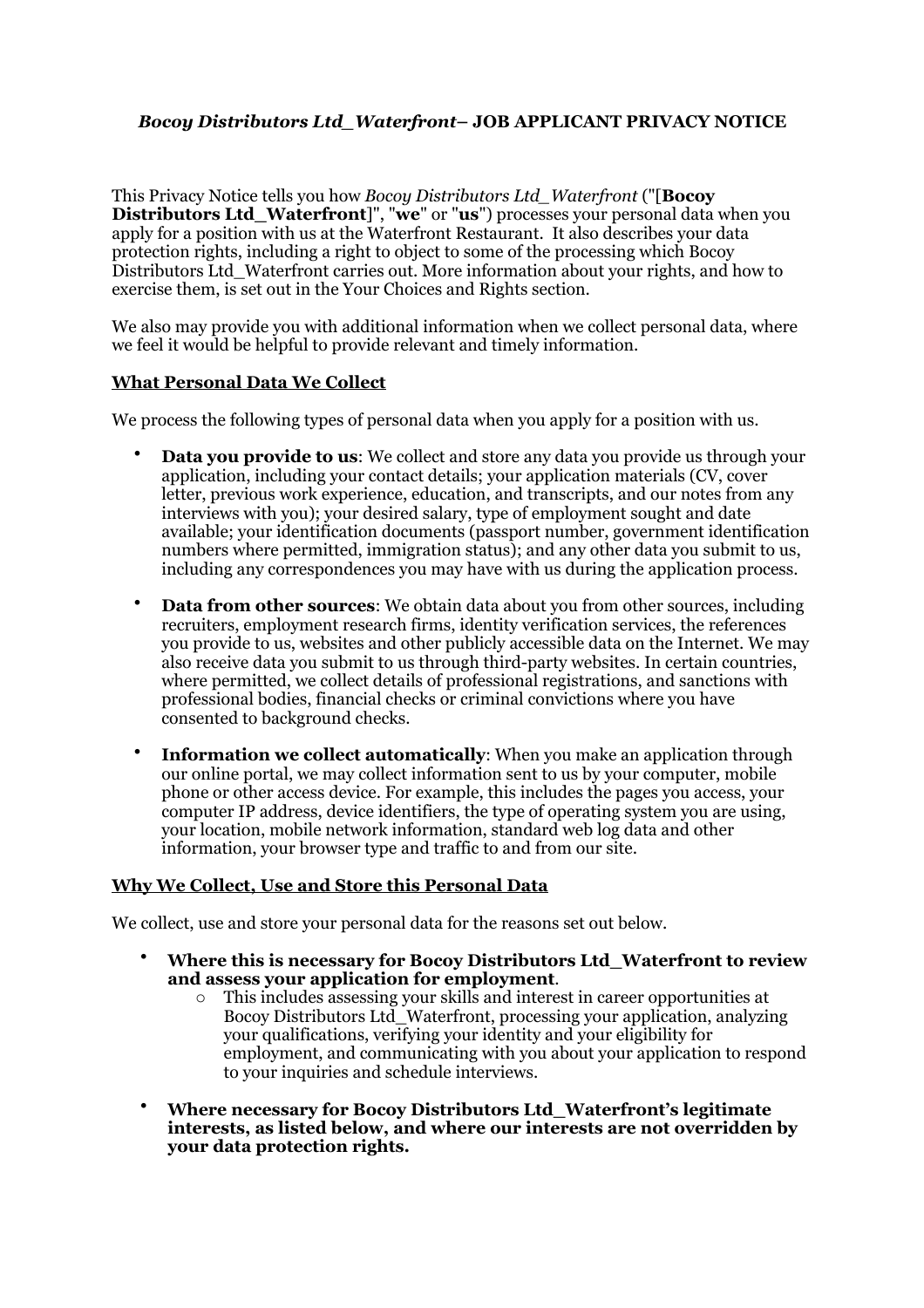- o Protecting our legitimate business interests and legal rights. This includes, but is not limited to, use in connection with legal claims, compliance, regulatory, auditing, investigative and disciplinary purposes (including disclosure of such information in connection with legal process or litigation) and other ethics and compliance reporting requirements.
- $\circ$  Maintaining the security and integrity of our facilities, equipment and electronic platforms. This includes administering access rights, monitoring compliance with company protocols, and where permitted by local law and in accordance with relevant policies, for investigations and disciplinary actions.
- **Where necessary to comply with a legal obligation**.
	- o Disclosures to law enforcement agencies or in connection with legal claims, or regulatory purposes (including disclosure of such information in connection with legal process or litigation).
- **Where you have given consent**.
	- o For example, we may ask for your permission to conduct a criminal background check.

## **How We Share Your Personal Data**

We share some of your personal data with **other members of the Bocoy Distributors Ltd\_Waterfront group** to administer and manage group functions, including to make systems available to our employees or to refer you for other open positions.

Your personal data will also be shared with **companies providing services under contract** to Bocoy Distributors Ltd\_Waterfront, such as training providers, help desk providers and IT hosting and/or IT maintenance providers.

Personal data will also be shared with government authorities and/or law enforcement officials if required for the purposes above, if mandated by law or if required for the protection of our legitimate interests in compliance with applicable laws.

In the event that a Bocoy Distributors Ltd\_Waterfront business is sold or integrated with another business (in part or whole), your details may be disclosed to our advisers and any prospective purchaser's adviser and will be passed to the new owners of the business / business unit.

## **Your Choices and Rights**

You have the right to **ask Bocoy Distributors Ltd\_Waterfront for a copy** of your personal data; to **correct**, **delete** or **restrict** processing of your personal data; and to **obtain the personal data you provide in a structured, machine readable format**. In addition, you can **object to the processing** of your personal data in some circumstances (in particular, where we don't have to process the data to meet a contractual or other legal requirement or compelling interest). Where we have asked for your consent, you may **withdraw consent** at any time. If you ask to withdraw your consent to Bocoy Distributors Ltd\_Waterfront processing your data, this will not affect any processing which has already taken place at that time.

These **rights may be limited**, for example if fulfilling your request would reveal personal data about another person, or if you ask us to delete information which we are required by law or have compelling legitimate interests to keep. If you have unresolved concerns, you have the **right to complain** to the data protection authority in the country you reside, where you work or where we are located.

We will **retain** your personal data only for as long as we need it for Bocoy Distributors Ltd Waterfront's legitimate interest in accordance with applicable law, unless you give us permission to hold your records on file for other positions that become available. If you